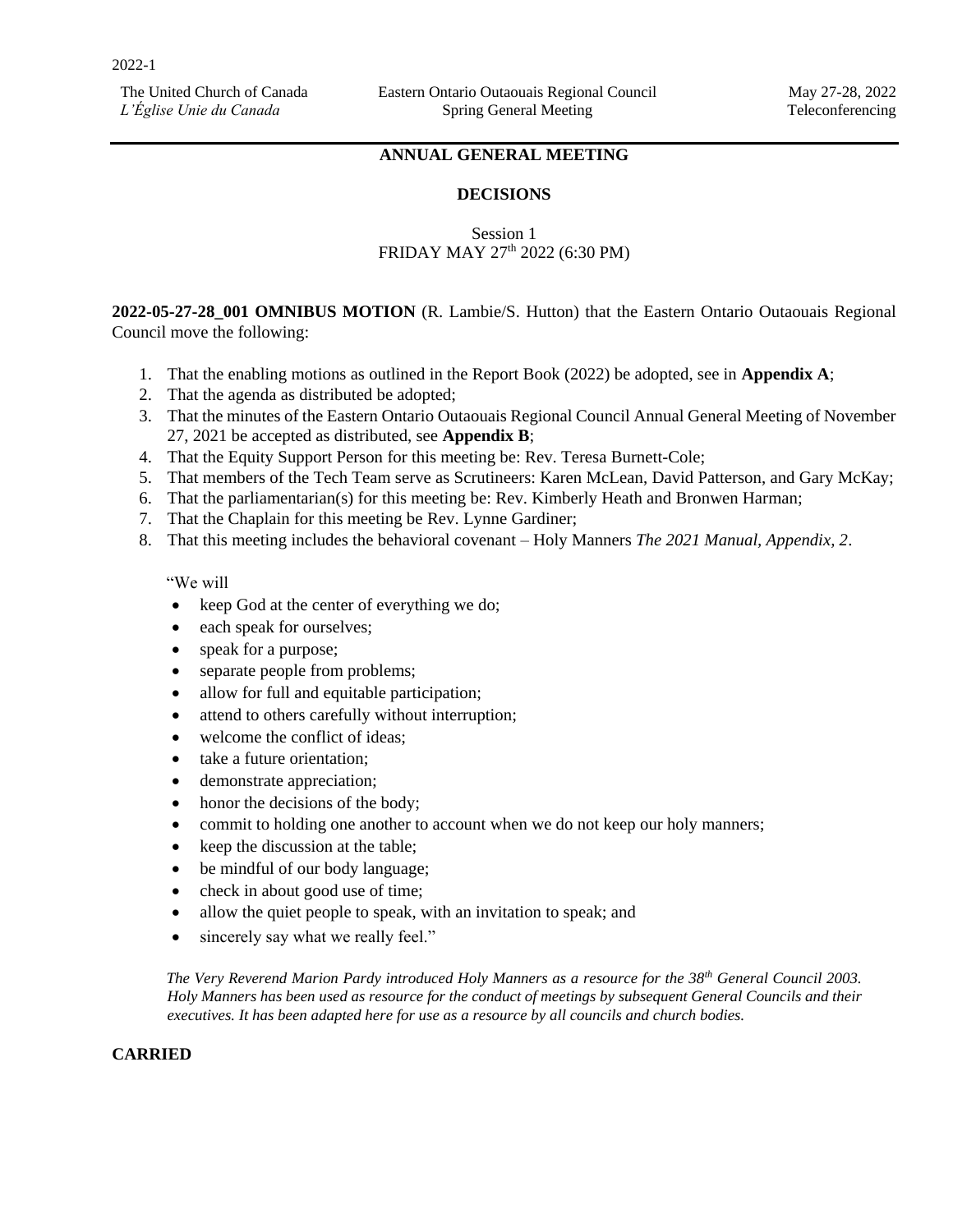Session 2

# SATURDAY MAY 28<sup>th</sup> 2022 (9:30 AM)

# **Report Book**

## - see Report Book as **Appendix A**

**2022-05-27-28\_002 MOTION** (J. Allen/K. McLean) that the Eastern Ontario Outaouais Regional Council receive and accept the Report Book (2022) as amended: In Licensed Lay Worship Leader (LLWL) report there should only be reference made to one workshop that has taken place and not two. **CARRIED**

# **Finance**

- 2021 Reviewed Financial Statement, see **Appendix C 1**
- 2022 Financial Statement (Q1 up to March 31<sup>st</sup>), see **Appendix C<sup>2</sup>**

**2022-05-27-28\_003 MOTION** (C. Casey/G. McKay) that the Eastern Ontario Outaouais Regional Council receive and accept the 2021 Financial Statement as distributed. **CARRIED**

**2022-05-27-28\_004 MOTION** (C. Casey/G. McKay) that the Eastern Ontario Outaouais Regional Council appoint an Internal Independent Review Committee to review and produce the 2022 Financial Statements. **CARRIED**

### **Governance Handbook**

- Policy regarding sale of Property (revised Jan. 13<sup>th</sup> 2022), see **Appendix D**
- Policy on Compensation for Pulpit Supply during GC 44, see **Appendix E**
- Policy on Pulpit Supply Compensation, see **Appendix F**

**2022-05-27-28\_005 MOTION** (B. Harman/S. Hutton) that the Eastern Ontario Outaouais Regional Council receive the following updates brought to the Governance Handbook for information (see decisions below taken by the Executive):

*2022-01-13\_008 MOTION (B. Harman/C. Casey) that the Eastern Ontario Outaouais Regional Council Executive accepts the work of the Task Group, affirmed by the Finance Leadership Team for the Policy regarding Sale of Properties that are disbanding. CARRIED* 

*2022-01-13\_009 MOTION (C. Ryan/T. Burnett-Cole) that the Eastern Ontario Outaouais Regional Council Executive concurs with the recommendation of the Finance Leadership Team that \$ 150,000.00 from unrestricted funds be allocated for the establishment of the Mission and Ministry Legacy Fund. CARRIED* 

*2022-04-28\_005 MOTION (L. Church/J. Noordhof) that the Eastern Ontario Outaouais Regional Council Executive concurs with the Policy on Compensation for Pulpit Supply during GC 44. CARRIED* 

*2022-04-28\_006 MOTION (S. Hutton/C. Ruda) that the Eastern Ontario Outaouais Regional Council Executive concurs with the Policy on Pulpit Supply Compensation. CARRIED* 

### *Updates to Vision and Transformation*

- *1. The policy refers to the "Mission Strategy Fund" near the top of page 22 and at the top of page 24; change to "Vision and Transformation Fund".*
- *2. The email in point 6 under "Please Note" on page 23; change to [visionandtransformationEOORC@gmail.com](mailto:visionandtransformationEOORC@gmail.com)*
- *3. The name and email in point 7 under "Please note" on page 23; change to Rev. Cindy Casey at [cindycasey@kuc.ca.](mailto:cindycasey@kuc.ca)*
- *4. The word "congregational" near the end of page 24; change to "Community of Faith"*

# **CARRIED**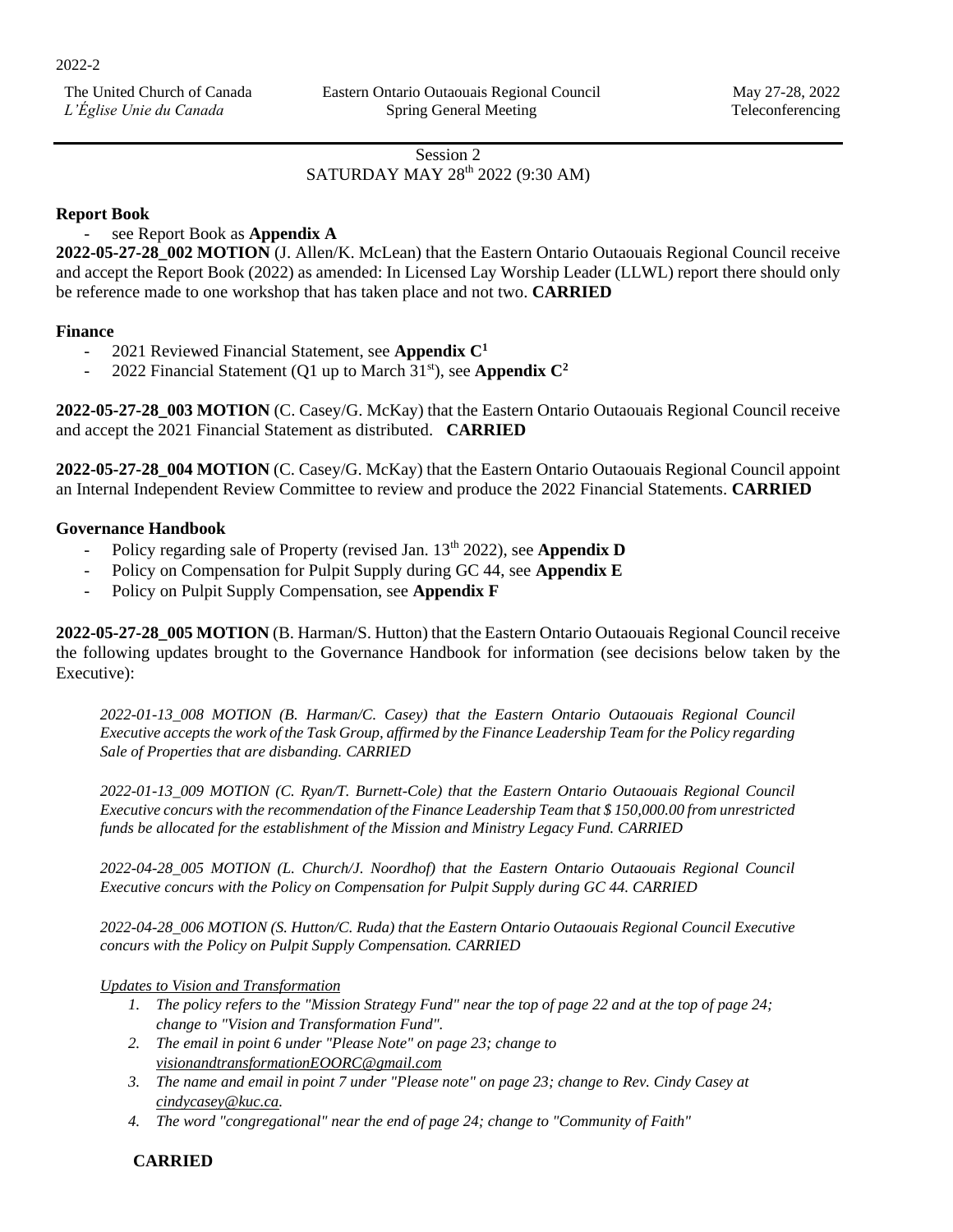# **Licensed Lay Worship Leaders (LLWL)**

**2022-04-28\_006 MOTION** (K. McLean/B. Harman) that the Eastern Ontario Outaouais Regional Council license the following new License Lay Worship Leaders (LLWL): Lynn McCaw, Laura Webb and Ruth Pentinga. **CARRIED**

### **Nominations**

**2022-05-27-28\_007 MOTION** (B. Harman/K. McLean) that the Eastern Ontario Outaouais Regional Council receive and accept the Nominations List as presented:

#### Nominations List

#### EOORC Executive

(L) – Lay member; (MP) Ministry Personnel

- 1. President *–* Susan Hutton (MP) (2024)
- 2. Past-President Rev. Takouhi Demirdjian-Petro (MP) (2023)
- 3. President-Elect currently vacant
- 4. Indigenous Community Rev. Teresa Burnett-Cole (MP) (2023) Members at large:
- 5. Jim Allen (L) (2025)
- 6. Cathy Ryan (L) (2023)
- 7. Carolyn Ruda (L) (2023)
- 8. Rev. Ryan Kim (MP) (2025)
- 9. Rev. Lynne Gardiner (MP) (2023)
- 10. Rev. Cindy Casey (MP) (2024)
- 11. Liz Church  $(L)$  Executive (2024)
- 12.  $(L)$  currently vacant
- 13. (MP) currently vacant

*Full member:* Rev. Rosemary Lambie (Regional Council Executive Minister)

*Corresponding Member*s: Joel Miller (Assistant to RCEM and Secretary of Region), Anita Jansman (Communications and Administrative Assistant), Dana Ducette (Youth), Rev. Peter Bartlett (Visioning, Clusters & Networks), Rev. Whit Strong (Pastoral Relations), Karen Valley (Office of Vocation), Rev. Brian Cornelius (Treasurer) and Larry Richardson (Archivist).

#### Leadership Teams

- 1. *Church Extension*: Directors: Bert Cosman, Graham Campbell, David Debenham, Alan Gale, Daniel King, Charles Knight, Mike Nyenhuis, Don Reynolds; Members: Catherine Grant, Judy Harms-Potter, Linda Suddaby, Ted Brett; EOORC Appointments: Brian Cornelius (Resource: Rosemary Lambie)
- 2. *Communications*: Lois Leroux, Lynne Gardiner and David Patterson (Resource: Anita Jansman) currently 1 vacancy
- 3. *Finance*: Brian Cornelius (Treasurer), Bruce Jackson, Joe Smarkala, Evered (Ev) Zytveld, Rev. Cindy Casey, Christine Kilburn, James Murray (Resource: Rev. Rosemary Lambie)
- 4. *Licensed Lay worship Leaders (LLWL)*: Georgina Fitzgerald, Rev. Eric Lukacs, Sharon MacDonald, Cathy Ryan, Norma Wrightly, Lynda Blanchard and Terrie Chedore (DM) (Resource: Rev. Whit Strong) – currently 2 vacancies (both laity)
- 5. *Nominations*: Bronwen Harman (Chair), Susan DeHaan, Karen McLean, and Sue Hutton as President (Resource: Rev. Rosemary Lambie, Joel Miller) – currently 3 vacancies
- 6. *Pastoral Relations*: Wayne Harris (Chair), Ina Bromley, Charlotte Hoy, Sharon MacDonald, Erin McIntyre, Linda Suddaby, Jim Allen, Patsy Henry and Karen McLean (recording secretary) (Resource: Whit Strong)